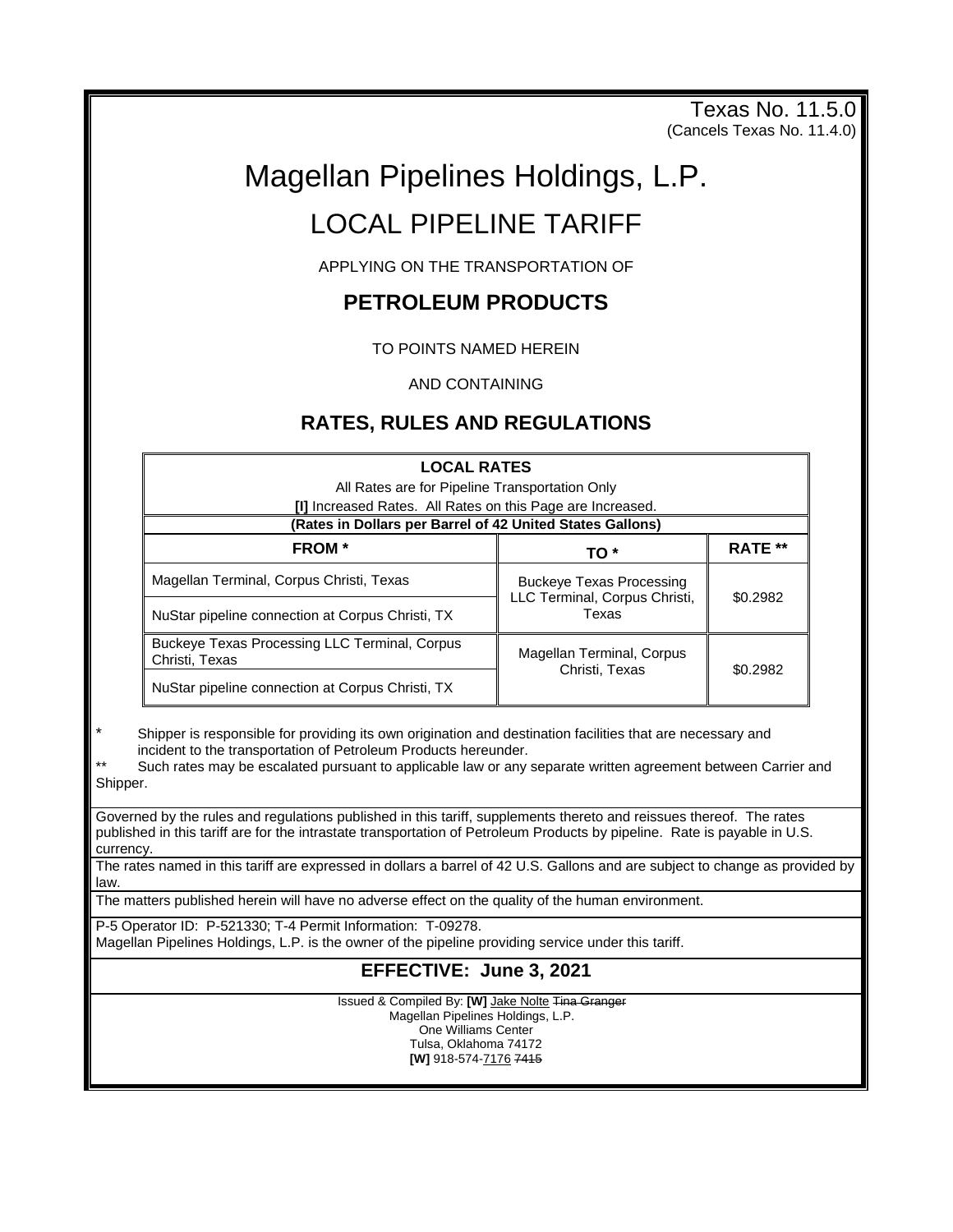# **SECTION I Rules and Regulations of Railroad Commission of Texas Rule §3.71, Pipeline Tariffs**

# **1. ALL MARKETABLE OIL TO BE RECEIVED FOR TRANSPORATION**

By the term "marketable oil" is meant any crude petroleum adapted for refining or fuel purposes, properly settled and containing not more than two percent (2.0%) of basic sediment, water, or other impurities above a point six (6) inches below the pipeline connection with the tank. Pipelines shall receive for transportation all such "marketable oil" tendered; but no pipeline shall be required to receive for shipment from any one person an amount exceeding three thousand (3,000) barrels of petroleum in any one day; and, if the oil tendered for transportation differs materially in character from that usually produced in the field and being transported there from by the pipeline, then it shall be transported under such terms as the shipper and the owner of the pipeline may agree or the commission may require.

#### **See Item 20 for further definition.**

# **2. BASIC SEDIMENT, HOW DETERMINED – TEMPERATURE**

In determining the amount of sediment, water or other impurities, a pipeline is authorized to make a test of the oil offered for transportation from an average sample from each such tank, by the use of centrifugal machine, or by the use of any other appliance agreed upon by the pipeline and the shipper. The same method of ascertaining the amount of the sediment, water, or other impurities shall be used in the delivery as in the receipt of oil. A pipeline shall not be required to receive for transportation, nor shall consignee be required to accept as a delivery, any oil of a higher temperature than 90 degrees Fahrenheit, except that during the summer oil shall be received at any atmospheric temperature, and may be delivered at like temperature. Consignee shall have the same right to test the oil upon delivery at destination that the pipeline has to test before receiving from the shipper**.**

# **3. "BARREL" DEFINED**

For the purpose of these sections, a "barrel" of crude petroleum is declared to be forty-two (42) gallons of 231 cubic inches per gallon at 60 degrees Fahrenheit.

#### **See Item 20 for further definition.**

# **4. OIL INVOLVED IN LITIGATION, ETC – INDEMNITY AGAINST LOSS**

When any oil offered for transportation is involved in litigation, or the ownership is in dispute, or when the oil appears to be encumbered by lien or charge of any kind, the pipeline may require of shippers an indemnity bond to protect it against all loss.

# **5. STORAGE**

Each pipeline shall provide, without additional charge, sufficient storage, such as is incident and necessary to the transportation of oil, including storage at destination or so near thereto as to be available for prompt delivery to destination point, for five days from the date of order of delivery at destination.

# **See Item 30 for further information.**

# **6. IDENTITY AND MAINTENANCE OF OIL**

A pipeline may deliver to consignee, either the identical oil received for transportation, subject to such consequences of mixing with other oil as are incident to the usual pipeline transportation, or it may make delivery from its common stock at destination; provided, if this last be done, the delivery shall be of substantially like kind and market value.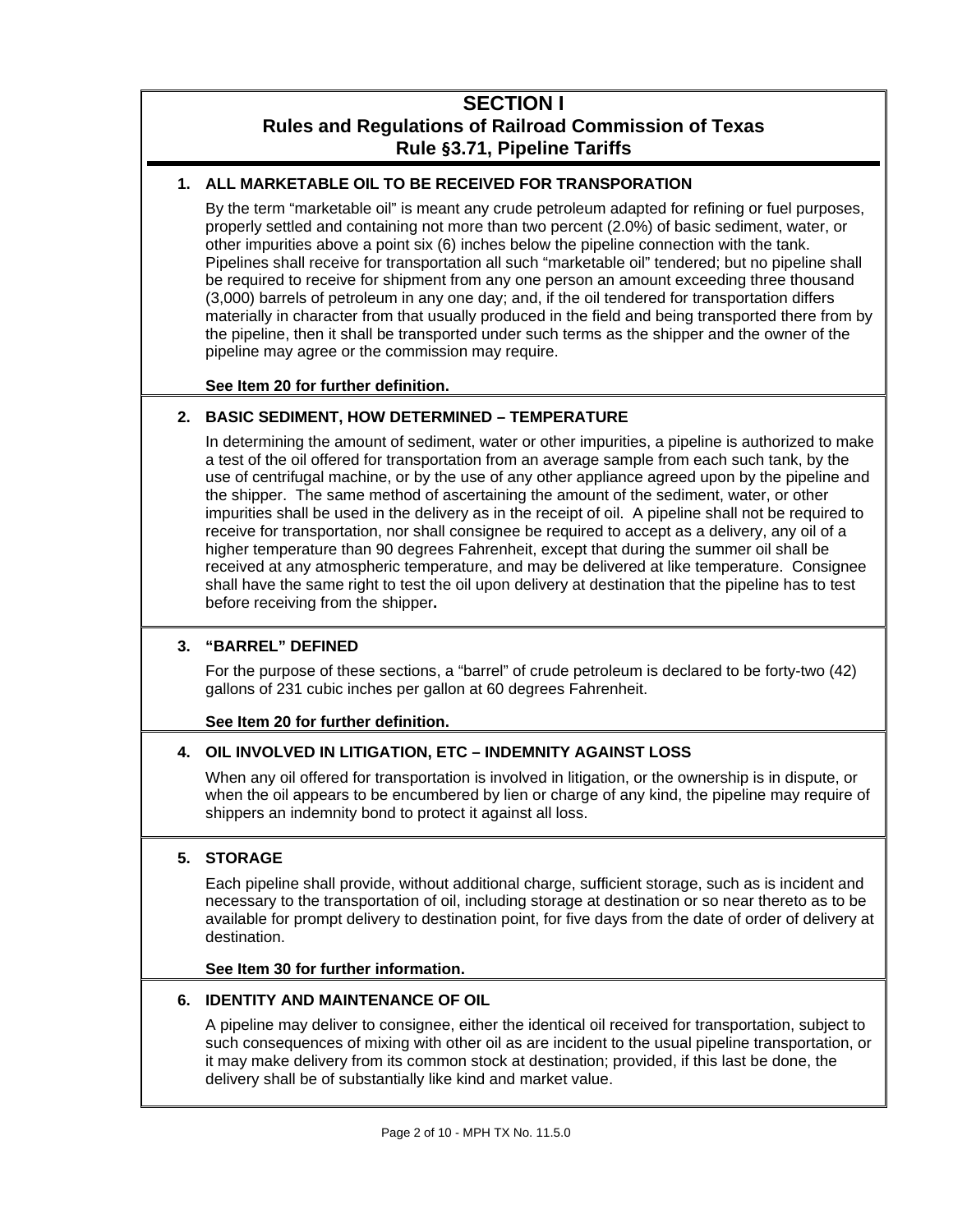#### **7. MINIMUM QUANTITY TO BE RECEIVED**

A pipeline shall not be required to receive less than one tank car-load of oil when oil is offered for loading into tank cars at destination of the pipeline. When oil is offered for transportation for other than tank car delivery, a pipeline shall not be required to receive less than five hundred (500) barrels.

#### **See Item 40 for further information.**

#### **8. GATHERING CHARGES**

Tariffs to be filed by a pipeline shall specify separately the charges for gathering of the oil, for transportation and for delivery.

# **9. MEASURING, TESTING AND DEDUCTIONS**

- (A) Except as provided in subparagraph (B) of this paragraph, all crude oil tendered to a pipeline shall be gauged and tested by a representative of the pipeline prior to its receipt by the pipeline. This shipper may be present or represented at the gauging or testing. Quantities shall be computed from correctly compiled tank tables showing 100% of the full capacity of the tanks.
- (B) As an alternative to the method of measurement provided in subparagraph (A) of this paragraph, crude oil and condensate may be measured and tested, before transfer of custody to the initial transporter, by:
	- (i) lease automatic custody transfer (LACT) equipment, provided such equipment is installed and operated in accordance with the latest revision of the American Petroleum Institute (API) Manual of Petroleum Measurement Standards, Chapter 6., or;
	- (ii) any devise or method, approved by the commission or its delegate, which yields accurate measurements of crude oil or condensate.
- (C) Adjustments to the quantities determined by the methods described in subparagraphs (A) or (B) of this paragraph shall be made for temperature from the nearest whole number degree to the basis of 60 degrees Fahrenheit and to the nearest 5/10 API degree gravity in accordance with the volume correction Tables 5A and 6A contained in API Standard 2540, American Society for Testing Materials 01250, Institute of Petroleum 200, first edition, August 1980. A pipeline may deduct the basic sediment, water, and other impurities as shown by the centrifugal or other test agreed upon by the shipper and pipeline; and 1.0% for evaporation and loss during transportation. The net balance shall be the quantity deliverable by the pipeline. In allowing the deductions, it is not the intention of the commission to affect any tax or royalty obligations imposed by the laws of Texas on any producer or shipper of crude oil.
- (D) A transfer of custody of crude between transporters is subject to measurement as agreed upon by the transporters.

#### **10. DELIVERY AND DEMURRAGE**

Each pipeline shall transport oil with reasonable diligence, considering the quality of the oil, the distance of transportation, and other material elements, but at any time after receipt of a consignment of oil, upon twenty-four (24) hours notice to the consignee, may offer oil for delivery from its common stock at the point of destination, conformable to Item No. 6 of this section, at a rate not exceeding ten thousand (10,000) barrels per day of twenty-four (24) hours. Computation of time of storage (as provided for in Item No. 5 of this section) shall begin at the expiration of such notice. At the expiration of the time allowed in Item No. 5 of this section for storage at destination, a pipeline may assess a demurrage charge on oil offered for delivery and remaining undelivered, at a rate for the first ten (10) days of one-tenth of one cent (\$0.001) per barrel; and thereafter at a rate of three-fourths of one cent (\$0.0075) per barrel, for each day of twenty-four (24) hours or fractional part thereof.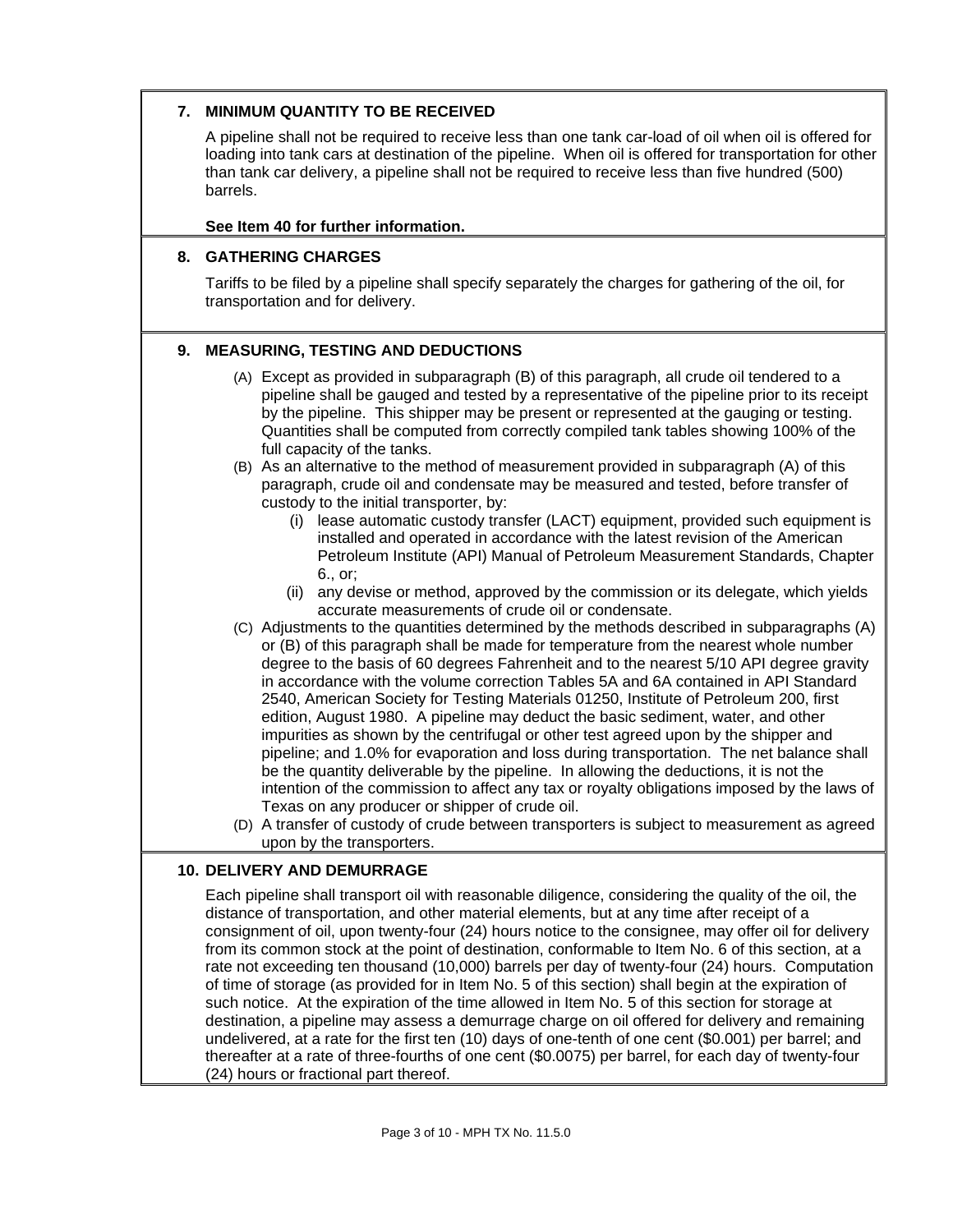#### **11. UNPAID CHARGES, LIEN FOR AND SALE TO COVER**

A pipeline shall have a lien on all oil to cover charges for transportation, including demurrage, and it may withhold delivery of oil until the charges are paid. If the charges shall remain unpaid for more than five (5) days after notice of readiness to delivery, the pipeline may sell the oil at public auction at the general office of the pipeline on any day not a legal holiday. The date for the sale shall be not less than forty-eight (48) hours after publication of notice in a daily newspaper of general circulation published in the city where the general office of the pipeline is located. The notice shall give the time and place of the sale, and the quantity of the oil to be sold. From the proceeds of the sale, the pipeline may deduct all charges lawfully accruing, including demurrage, and all expenses of the sale. The net balance shall be paid to the person lawfully entitled thereto.

**This Item shall be given no effect. See Item 110 for further information.**

#### **12. NOTICE OF CLAIM**

Notice of claim for loss, damage or delay in connection with the shipment of oil must be made in writing to the pipeline within ninety-one (91) days after, the damage, loss, or delay occurred. If the claim is for failure to make delivery, the claim must be made within ninety-one (91) days after a reasonable time for delivery has elapsed.

#### **13. TELEPHONE – TELEGRAPH LINE – SHIPPER TO USE**

If a pipeline maintains a private telegraph or telephone line, a shipper may use it without extra charge, for messages incident to shipments. However, a pipeline shall not be held liable for failure to deliver any messages away from its office or for delay in transmission or for interruption of service.

#### **14. CONTRACTS OF TRANSPORATION**

When a consignment of oil is accepted, the pipeline shall give the shipper a run ticket, and shall give the shipper a statement that shows the amount of oil received for transportation, the points of the origin and destination, corrections made for temperature, deductions made for impurities, and the rate for such transportation.

#### **15. SHIPPER'S TANKS, ETC. - INSPECTION**

When a shipment of oil has been offered for transportation, the pipeline shall have the right to go upon the premises where the oil is produced or stored, and have access to any and all tanks or storage receptacles for the purpose of making any examination, inspection, or test authorized by this section.

#### **16. OFFERS IN EXCESS OF FACILITIES**

If oil is offered to any pipeline for transportation in excess of the amount that can be immediately transported, the transportation furnished by the pipeline shall be apportioned among all shippers in proportion to the amounts offered by each; but no offer for transportation shall be considered beyond the amount which the person requesting the shipment then has ready for shipment by the pipeline. The pipeline shall be considered as a shipper of oil produced or purchased by itself and held for shipment through its line, and its oil shall be entitled to participate in such apportionment.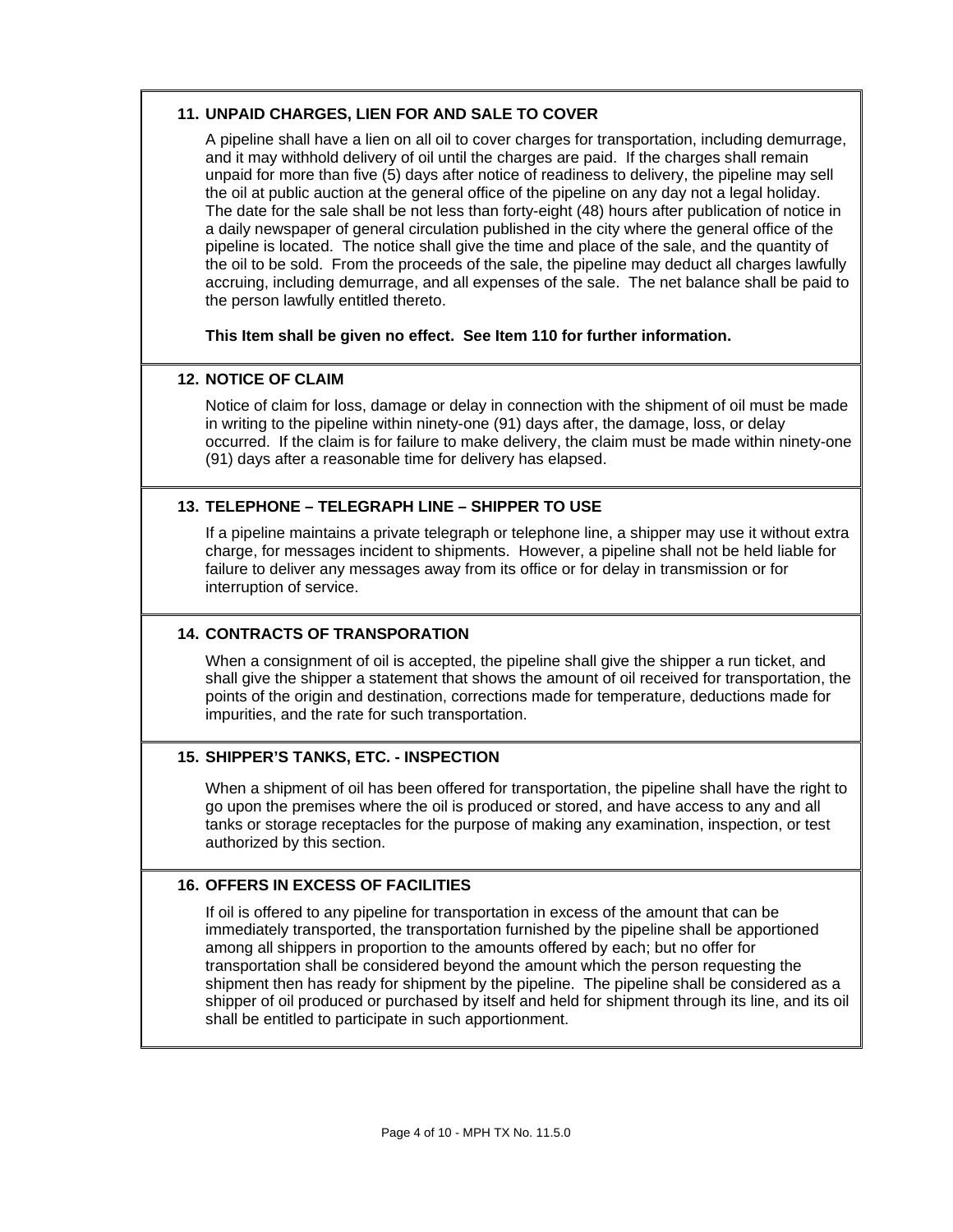| <b>17. INTERCHANGE OF TONNAGE</b><br>Pipelines shall provide the necessary connections and facilities for the exchange of tonnage<br>at every locality reached by two or more pipelines, when the Commission finds that a<br>necessity exists for connection, and under such regulations as said Commission may<br>determine in each case. |                                                                                                                                                                                                                                                                                                                                                                                                                                                                                                                                                                                                                                                                                                                                                                                                                                                                                                                                                                                                                                                                                                                                                                                                                                                                                                                                                                                                                                                                                                                                                                                                                                                                                                                                                                                                                                                                                                                                                                                                                                                                                                                                                                                                                                                                                                                                                                                                                                                                                                                                                                                                                                     |  |
|--------------------------------------------------------------------------------------------------------------------------------------------------------------------------------------------------------------------------------------------------------------------------------------------------------------------------------------------|-------------------------------------------------------------------------------------------------------------------------------------------------------------------------------------------------------------------------------------------------------------------------------------------------------------------------------------------------------------------------------------------------------------------------------------------------------------------------------------------------------------------------------------------------------------------------------------------------------------------------------------------------------------------------------------------------------------------------------------------------------------------------------------------------------------------------------------------------------------------------------------------------------------------------------------------------------------------------------------------------------------------------------------------------------------------------------------------------------------------------------------------------------------------------------------------------------------------------------------------------------------------------------------------------------------------------------------------------------------------------------------------------------------------------------------------------------------------------------------------------------------------------------------------------------------------------------------------------------------------------------------------------------------------------------------------------------------------------------------------------------------------------------------------------------------------------------------------------------------------------------------------------------------------------------------------------------------------------------------------------------------------------------------------------------------------------------------------------------------------------------------------------------------------------------------------------------------------------------------------------------------------------------------------------------------------------------------------------------------------------------------------------------------------------------------------------------------------------------------------------------------------------------------------------------------------------------------------------------------------------------------|--|
| 18. RECEIPT AND DELIVERY - FOR NECESSARY FACILITIES                                                                                                                                                                                                                                                                                        |                                                                                                                                                                                                                                                                                                                                                                                                                                                                                                                                                                                                                                                                                                                                                                                                                                                                                                                                                                                                                                                                                                                                                                                                                                                                                                                                                                                                                                                                                                                                                                                                                                                                                                                                                                                                                                                                                                                                                                                                                                                                                                                                                                                                                                                                                                                                                                                                                                                                                                                                                                                                                                     |  |
| Each pipeline shall install and maintain facilities for the receipt and delivery of marketable<br>crude petroleum of shippers at any point on its line if the Commission finds that a necessity<br>exists therefor and under regulations by the Commission.                                                                                |                                                                                                                                                                                                                                                                                                                                                                                                                                                                                                                                                                                                                                                                                                                                                                                                                                                                                                                                                                                                                                                                                                                                                                                                                                                                                                                                                                                                                                                                                                                                                                                                                                                                                                                                                                                                                                                                                                                                                                                                                                                                                                                                                                                                                                                                                                                                                                                                                                                                                                                                                                                                                                     |  |
|                                                                                                                                                                                                                                                                                                                                            | 19. REPORTS OF LOSS FROM FIRES, LIGHTNING AND LEAKAGE<br>(A) Each pipeline shall immediately notify the commission district office, electronically or<br>by telephone, of each fire that occurs at any oil tank owned or controlled by the<br>pipeline, or of any tank struck by lightning. Each pipeline shall in like manner report<br>each break or leak in any of its tanks or pipelines from which more than five (5)<br>barrels escapes. Each pipeline shall file the required information with the commission<br>in accordance with the appropriate commission form within thirty (30) days from the<br>date of the spill or leak.<br>(B) No risk of fire, storm, flood, or act of God, and no risk resulting from riots, insurrection,<br>rebellion, war or act of the public enemy, or from quarantine or authority of law or any<br>order, requisition or necessity of the government of the United States in time of war,<br>shall be borne by a pipeline, nor shall any liability accrue to it from any damage<br>thereby occasioned. If loss of any crude oil from any such causes occurs after the oil<br>has been received for transportation, and before it has been delivered to the<br>consignee, the shipper shall bear a loss in such proportion as the amount of his<br>shipment is to all of the oil held in transportation by the pipeline at the time of such<br>loss, and the shipper shall be entitled to have delivered only such portion of his<br>shipment as may remain after a deduction of his due proportion of such loss, but in<br>such event the shipper shall be required to pay charges only on the quantity of oil<br>delivered. This Item No. 19 shall not apply if the loss occurs because of negligence<br>of the pipeline.<br>(C) Common carrier pipelines shall mail (return receipt requested) or hand deliver to<br>landowners (persons who have legal title to the property in question) and residents<br>(persons whose mailing address is the property in question) of land upon which a spill<br>or leak has occurred, all spill or leak reports required by the commission for that<br>particular spill or leak within thirty (30) days of filing the required reports with the<br>commission. Registration with the Commission by landowners and resident for the<br>purpose of receiving spill or leak reports shall be required every five years, with the<br>renewal registration starting January 1, 1999. If a landowner or resident is not<br>registered with the commission, the common carrier is not required to furnish such<br>reports to the resident or landowner. |  |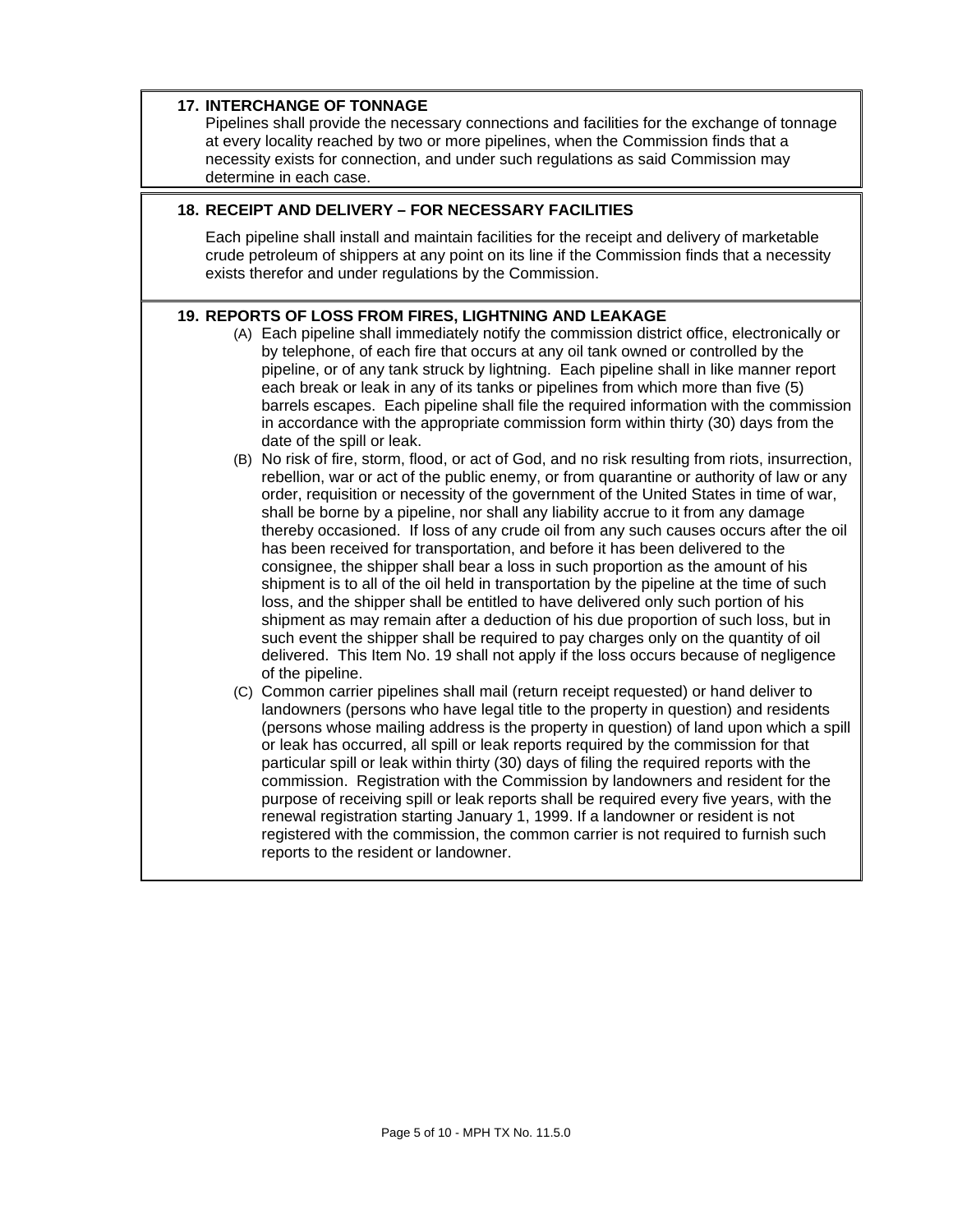# **SECTION II Supplemental Carrier**

# **Rules and Regulations Governing Petroleum Products Transportation By Pipeline**

# **20. DEFINITIONS**

"Barrel" means forty-two (42) United States gallons.

"Carrier" means Magellan Pipelines Holdings, L.P.

"Consignee" means and refers to the party having ownership of Petroleum Products transferred to them.

"Consignor" means and refers to the party having tendered Petroleum Products to Carrier.

"Buckeye Texas processing LLC Terminal" means the petroleum terminal owned by Buckeye Texas Processing LLC located at 1501 Southern Minerals Road, Corpus Christi, Texas 78409.

"Magellan Terminal" means the petroleum terminal owned by Magellan Terminals Holdings, L.P. located at 1802 Poth Lane, Corpus Christi, Texas 78408.

"Petroleum Products" means the following products that Carrier will accept for shipment under this tariff: (i) crude oil/condensate, (ii) naphtha, (iii) kerosene, (iv) jet fuel, and (v) distillate.

"Shipper" means the party who contracts with Carrier for transportation of Petroleum Products pursuant to the terms of this tariff.

"U.S." means United States.

# **30. STORAGE**

Shipper is solely responsible for storage necessarily incident to transportation.

# **40. MINIMUM SHIPMENTS**

Quantities of Petroleum Products will be accepted for transportation as a single batch shipment to destinations shown herein in amounts of not less than 20,000 Barrels. Quantities of less than 20,000 Barrels may be accepted for transportation if operating conditions permit.

# **50. DESTINATION FACILITIES**

Carrier will deliver Petroleum Products to Shipper at either the Magellan Terminal or the Buckeye Texas Processing LLC Terminal, as applicable. Shipper is solely responsible for arranging adequate facilities at either the Magellan Terminal or the Buckeye Texas Processing LLC Terminal, as applicable.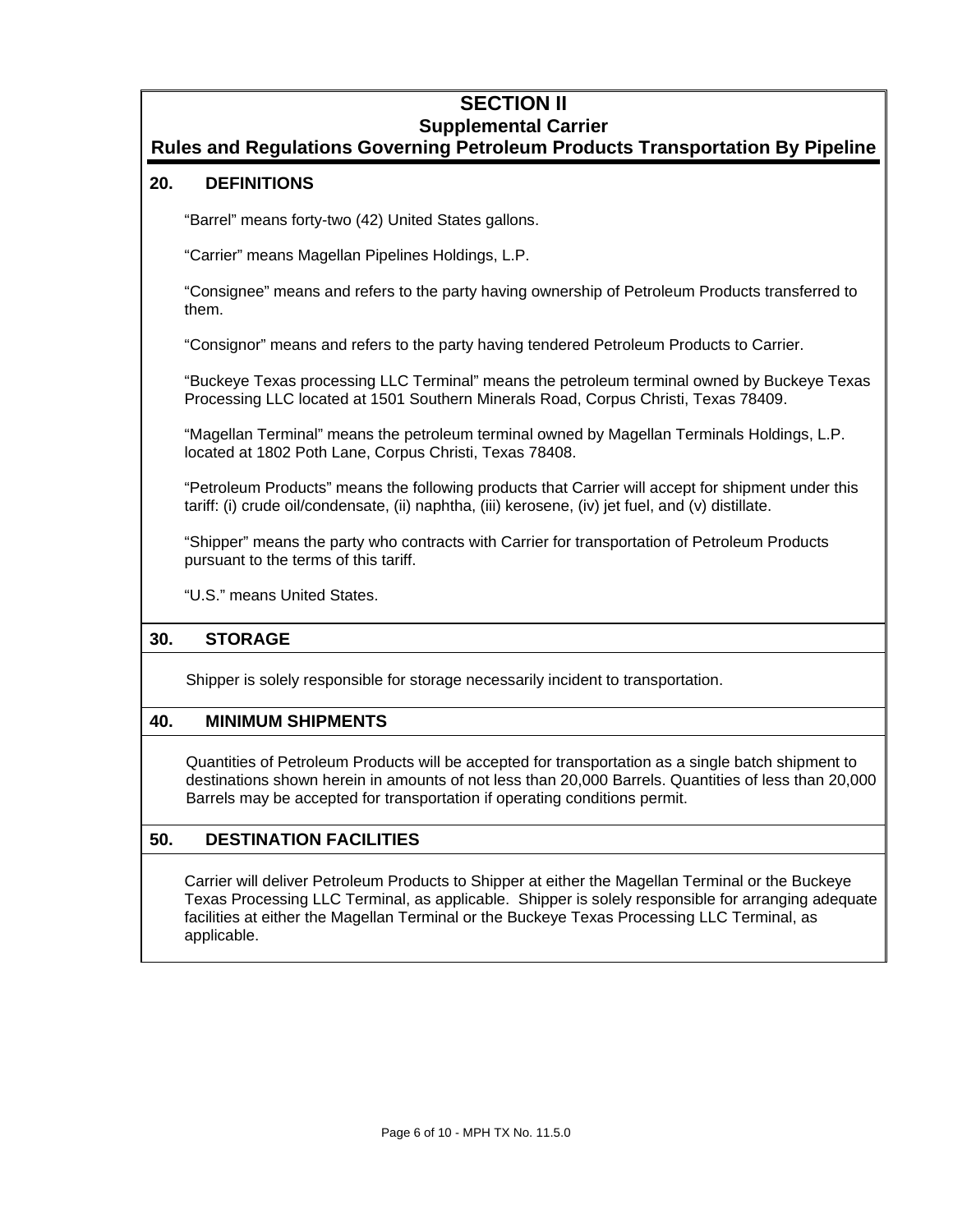# **60. MEASUREMENT AND GAINS/LOSSES**

The volume of Petroleum Products received and delivered by Carrier will be measured in Barrel units by meter or by gauge. Measured volumes at recorded or observed temperatures will be converted to volumes at sixty degrees Fahrenheit (60ºF).

The volume of impurities in Petroleum Products received and delivered by Carrier will be measured by an electrical or mechanical device or by physical test and such volume will be deducted from the volume of such receipts and deliveries.

Carrier shall determine all measurements, but Shipper and Consignee or their representatives may be present to witness them.

Actual gains or losses incurred on each shipment of Petroleum Products tendered to Carrier will be allocated to Shipper.

# **70. TENDERS REQUIRED**

Petroleum Products for shipment through lines of Carrier will be received only on proper notice showing the point at which the Petroleum Products are to be received, point or points of delivery, Consignee, and amount of Petroleum Products to be transported. The notice shall be received by Carrier on or before the fifteenth  $(15<sup>th</sup>)$  day of the calendar month preceding the desired shipment date. If the fifteenth  $(15<sup>th</sup>)$  day of the month falls on a weekend or holiday, nominations are due on the last workday before the fifteenth (15<sup>th</sup>). The nomination may be e-mailed, faxed or submitted via Carrier's scheduling system. A nomination must specify, for each shipment, the quantity, type of Petroleum Product, origin, destination, supply sources and Shipper.

#### **80. TITLE**

The act of delivering Petroleum Products to Carrier for transporting shall constitute a warranty that Shipper of Consignee has title thereto, and that such Petroleum Products were produced in accordance with concerned laws and regulations.

#### **90. LIABILITY OF CARRIER**

Carrier shall not be liable for any loss or damage or delay caused by act of God, public enemy, quarantine, authority of law, strike, riots, fire or the act or default of Shipper, or for any other cause not due to the negligence or willful misconduct of Carrier whether similar or dissimilar to the causes herein enumerated; and in case of loss from any such causes after Petroleum Products have been received for transportation and before the same have been delivered to Consignee, Shipper shall bear a loss in such proportion as the amount of its shipment is to all of the Petroleum Products in the custody of Carrier at the time of such loss, and Shipper shall be entitled to have delivered only such portion of its shipment as may remain after a deduction of its due proportion of such loss but in such event Shipper shall be required to pay charges only on the quantity of Petroleum Products delivered.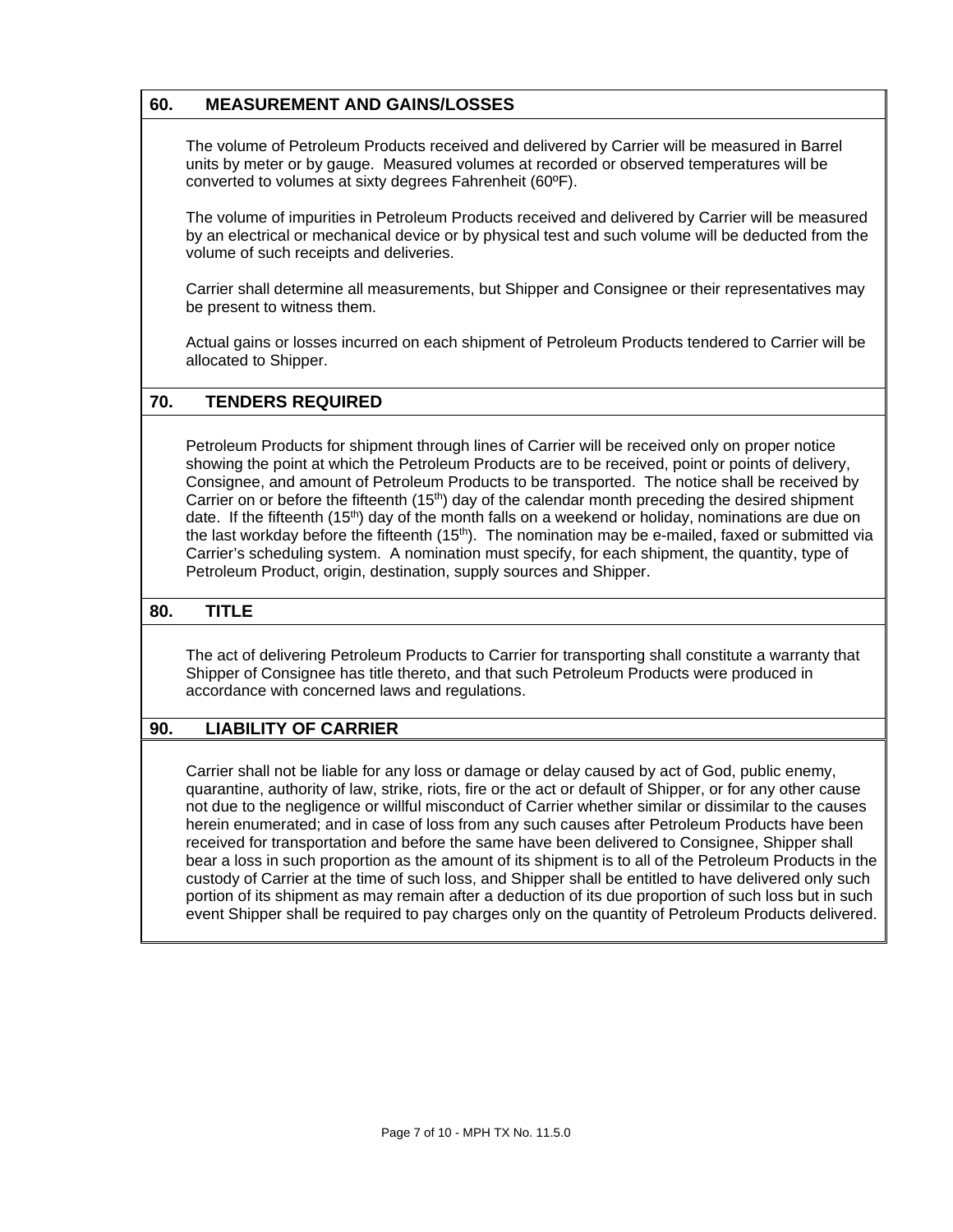# **100. DUTY OF CARRIER**

Carrier shall not be required to transport Petroleum Products except with reasonable diligence, considering the quality of the Petroleum Products, the distance of transportation and other material elements; but in the event Shipper fails to provide or arrange for adequate facilities for receipt at destination or has not ascertained from Carrier that it has facilities available for receipt at destination, Carrier shall have the right on 24 hours notice, to divert or reconsign, subject to the rates, rules and regulations applicable from point of origin to actual final destination, or make whatever arrangements for disposition as are deemed appropriate to clear Carrier's pipeline facilities, including the right of private sale for the best price reasonably obtainable. Carrier may be a purchaser at such sale. Out of the proceeds of said sale, Carrier shall pay itself all transportation and all other applicable lawful charges and necessary expenses of the sale and the expense of caring for and maintaining the Petroleum Products until disposed of and the balance shall be held for whomsoever may be lawfully entitled thereto.

# **110. PAYMENT OF TRANSPORTATION AND OTHER CHARGES**

Shipper shall pay the transportation and all other charges accruing on Petroleum Products delivered out of Carrier's pipeline system, adjusted to sixty degrees Fahrenheit (60°F). Carrier shall have a statutory lien, as provided by Chapter 7 of the Texas Uniform Commercial Code, on all Petroleum Products in Carrier's pipeline system to secure the payment of all charges, and may withhold said Petroleum Products from delivery until all of the said charges shall have been paid.

Carrier will bill Shipper each month for transportation and other charges incurred during the previous month. If such a bill is not paid within ten (10) days after date of invoice, Carrier shall have the right to assess a late charge at an interest rate of 1.5% per month, unless such rate is greater than the maximum rate allowed by law, in which case the maximum rate allowed by law will be used. Such late charge shall accrue from ten (10) days after date of invoice until payment is made.

Carrier may require that all payments to Carrier for services pertaining to the transportation of Petroleum Products be by wire transfer in accordance with the instructions on Carrier's invoice to Shipper.

In the event Carrier determines that the financial condition of a Shipper or Shipper's quarantor (if any) is or has become impaired or unsatisfactory or Carrier determines it is necessary to obtain security from a Shipper, Carrier, upon notice to Shipper, will require any of the following: (1) prepayment of all charges for the ensuing ninety (90) days by wire transfer and shall be held by Carrier without interest accruing thereon until credited to Shipper, (2) a letter of credit at Shipper's expense in favor of Carrier in an amount sufficient to ensure payment of all such charges for the ensuing ninety (90) days and, in a form, and from an institution acceptable to Carrier, or (3) a guaranty in an amount sufficient to ensure payment of all such charges for the ensuing ninety (90) days, and in a form, and from a third party acceptable to Carrier. In the event Shipper fails to comply with any such requirement within three (3) business days of Shipper's receipt of such notice from Carrier, Carrier shall not be obligated to provide Shipper access to Carrier's pipeline facilities or provide services pursuant to this tariff until such requirement is fully met.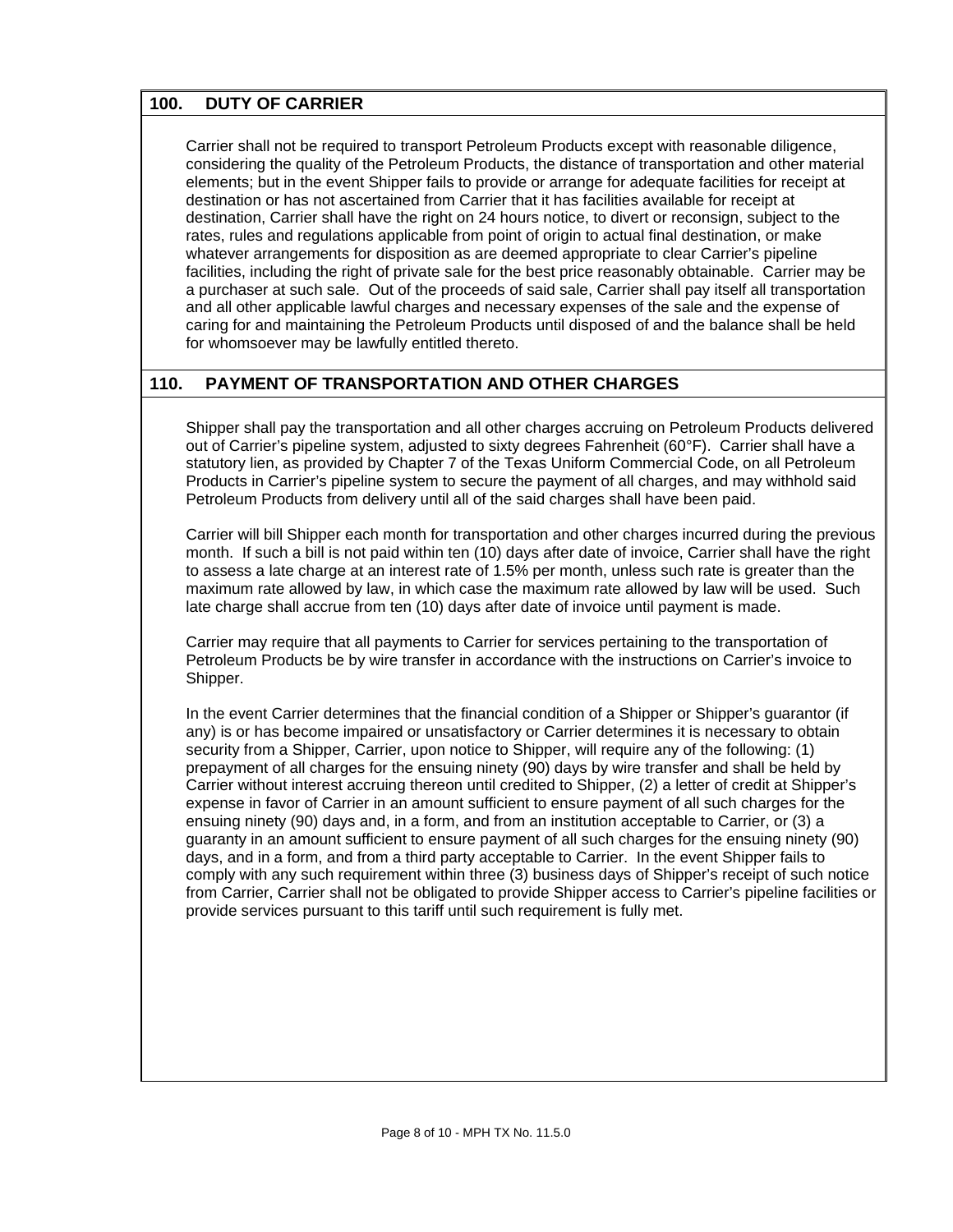# **120. CLAIMS TIME FOR FILING**

Claims for loss or damage must be made in writing to Carrier within ninety-one (91) days after delivery of the property, or in case of a failure to make delivery, then within ninety-one (91) days after a reasonable time for delivery has elapsed. Suits for loss or damage shall be instituted only within two (2) years and one (1) day after delivery of the property, or in the case of failure to make delivery, then within two (2) years and one (1) day after a reasonable time for delivery has elapsed; provided, however, that where claims have been duly filed with Carrier, suit must be brought within two (2) years and one (1) day after notice in writing is given by Carrier to the claimant that Carrier has disallowed the claim or any part or parts thereof specified in the notice. Where claims for loss or damage are not filed or suits are not instituted thereon in accordance with the foregoing provisions, such claims will not be paid and Carrier will not be liable.

# **130. DIVERSION OR RECONSIGNMENT**

Provided no back haul is required, diversion or reconsignment will be made on written request from Consignor or Consignee. No additional charge will be made for the diversion or reconsignment service. The rate to be applied under this rule is the rate from point of origin to final destination.

#### **140. LINE FILL INVENTORY REQUIREMENTS**

Prior to delivering Barrels out of Carrier's pipeline system, each Shipper will be required to supply a pro rata share of Petroleum Products necessary for pipeline and tankage fill to ensure efficient operation of Carrier's pipeline system. Petroleum Products provided by Shippers for this purpose may be withdrawn only after: (1) shipments have ceased and Shipper has notified Carrier in writing of its intention to discontinue shipments in Carrier's pipeline system, and (2) Shipper balances have been reconciled between Shipper and Carrier. Carrier, at its discretion, may require advance payment of transportation charges on the volumes to be cleared from Carrier's pipeline system, and any unpaid account receivables, before final delivery will be made. Carrier shall have a reasonable period of time, not to exceed ninety (90) days, from the receipt of said notice to complete administrative and operational requirements incidental to Shipper withdrawal not to exceed ninety (90) days.

#### **150. ORIGINATION FACILITIES**

Carrier will receive Crude Petroleum from Shippers at origins on its trunk lines. Petroleum Products will be received only from pipelines, tanks, or other facilities that are provided by Shipper or Shipper's designee, or a connecting carrier, or a marketer of Petroleum Products. Carrier will determine and advise Shippers of the size and capacity of pipelines and tanks to be provided at the point of receipt to meet the operating conditions of Carrier's pipeline facilities at such point. Carrier will not accept Petroleum Products for transportation, unless such facilities have been provided.

#### **160. SEPARATE PIPELINE AGREEMENTS**

Separate agreements, if applicable, in association with pipeline connections or other facilities ancillary to Carrier's pipeline system and in accordance with this tariff shall be required of any Shipper or Consignee before any obligation to provide transportation shall arise.